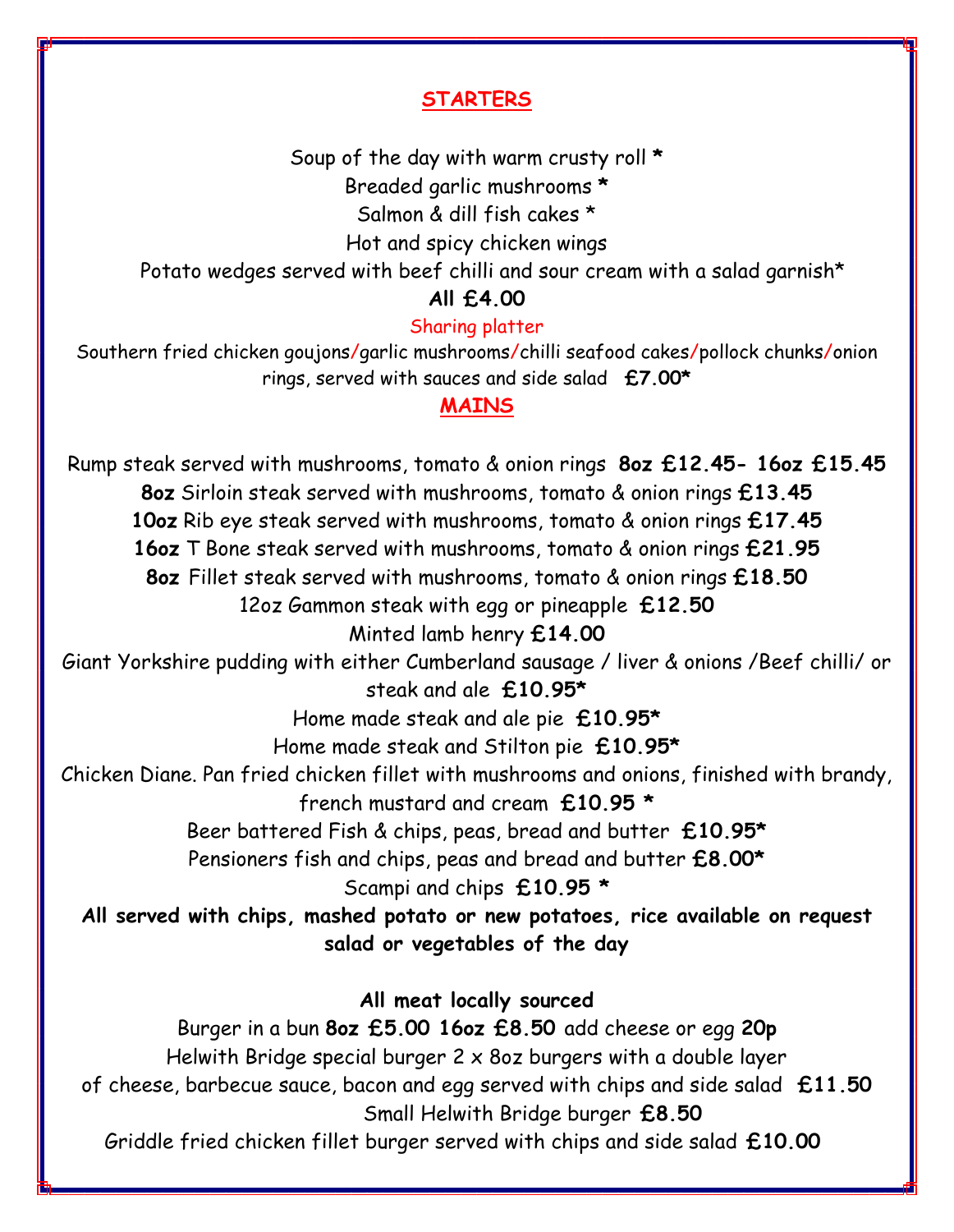### **VEGETARIAN**

Vegetable sausages **£10.95** Spinach cannelloni **£10.95** Aromatic garden burgers **£10.95 (GF)** Red pepper, bean and aubergine chilli **£10.95\* (vegan) (GF)** Broccoli & cream cheese bake **£10.95** All served with chips, mashed potato or new potatoes, salad or vegetables of the day

#### **LIGHT BITES Until 5pm**

Jacket potato with, tuna, cheese or beans **£5.45** Jacket potato with, cheese and beans or prawns **£5.75** Three egg omelette, add any of the following two; Cheese, Tuna, ham, onions, peppers, sweetcorn, prawns or mushrooms **£6.00** All served with a side salad garnish

### **SANDWICHES Until 5pm**

Tuna mayonnaise Beef Ham Cheese savoury Cheese with either, tomato, onion or Branston pickle Egg mayonnaise Prawns **60p extra** All served with a salad garnish Why not have your sandwich toasted for **60p extra £4.25** or add a bowl of chips for an extra **£1.75**

**PIZZAS (with cheese and tomato)**

Ham, pepperoni, tuna, onions, peppers, tomato, sweetcorn, spicy chicken, pineapple, mushrooms or spicy beef **9" £6.00 – 12" £7.00 – 60p per extra topping**